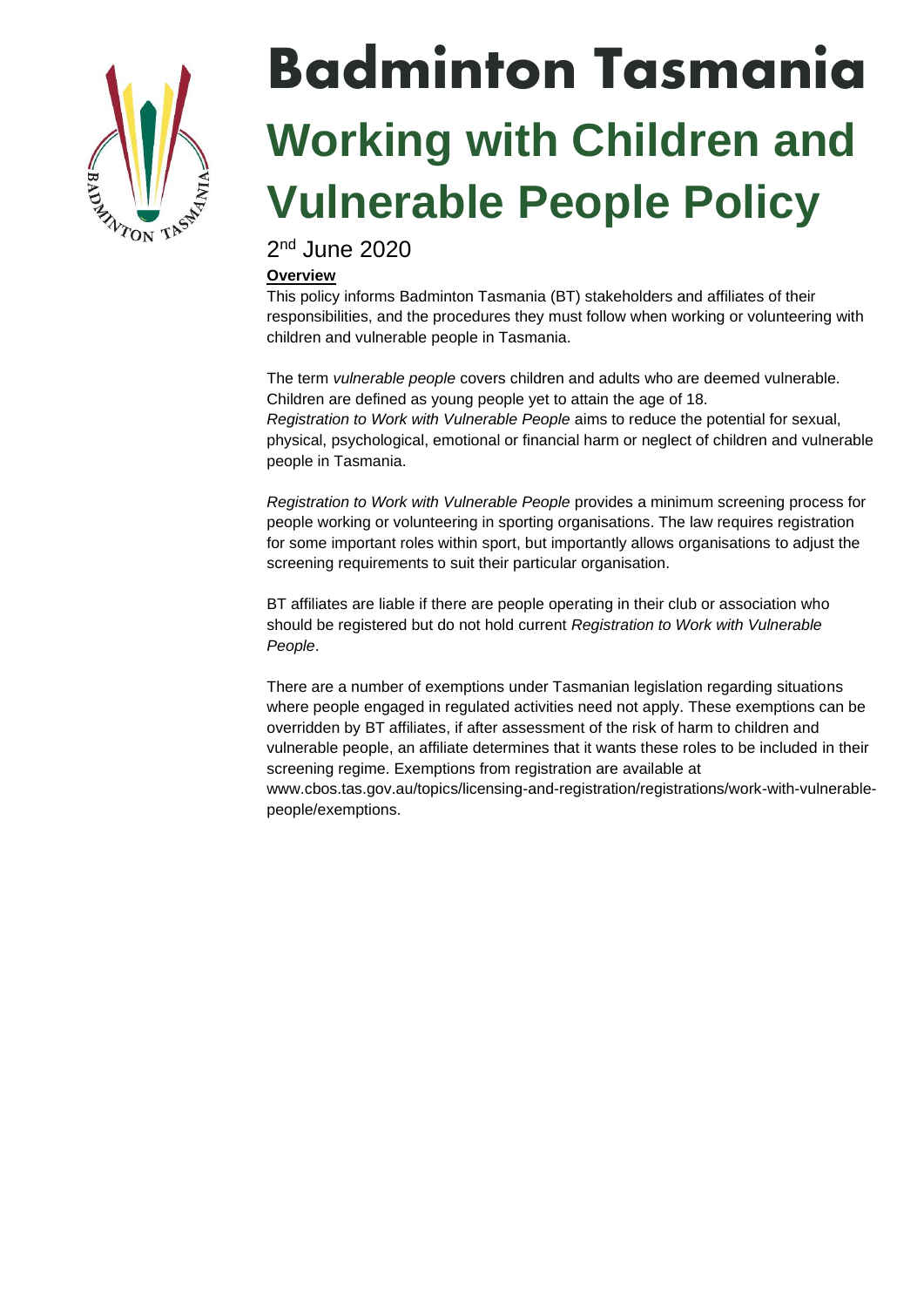## **Who must apply for Working with Vulnerable People Registration?**

## **Scope of this Policy**

BT Working with Children and Vulnerable People Policy is applicable to all its members, non-member participants, volunteers and employees at all times during their participation in activities conducted by BT and its affiliates. This policy applies to activities within the Tasmanian jurisdiction and at all times when teams or individuals from Tasmania are competing at interstate and international events. Activity is defined as a cultural, recreational, sporting, community activity or service provided primarily for children and vulnerable people by a sporting club, association or state body.

#### **Mandatory Registration**

All persons required to be registered under the *Registration to Work with Vulnerable People Act, 2013*, or in positions deemed by BT to be mandatory, will complete their registration prior to commencing any child or vulnerable person related activities.

Specifically, the law requires the following persons involved in Badminton (State and affiliate Level) to be registered:

- BT employees whose duties bring them into contact with children or vulnerable people
- BT board directors and affiliate board directors
- State/affiliate junior development coordinators and volunteers
- Coaches and officials working with children or vulnerable people
- State team officials, managers and chaperones travelling with children or vulnerable people
- Technical officials, referees, court managers
- Volunteers working at events including junior development camps

## **Optional Registration**

Registration is optional for the following persons involved in Badminton.

- Administrative staff if their usual duties do not bring them into contact with children or vulnerable people
- Additional parent help in sporting activities where the parents are designated official.

# **People who should NOT apply for Registration**

• Children under 16 years of age

A complete list of exemptions can be found under *[Exemptions from Registrations](https://www.cbos.tas.gov.au/topics/licensing-and-registration/registrations/work-with-vulnerable-people/exemptions)* on the Department of Justice's Consumer, Building and Occupational Services website.

# **BT and its affiliates will complete the following procedures:**

- 1. Appoint a nationally accredited Member Protection Information Officer (one per affiliate) and publish MPIO contact details on BT website.
- 2. All people within BT and its affiliates will be advised of their responsibilities for *Registration to Work with Vulnerable People*. New members, other participants, and parents will be informed of BT Working with Children and Vulnerable People Policy. This policy will be communicated through BT website.
- 3. Collect registration identification numbers annually
- 4. Include the *Registration to Work with Vulnerable People* as a standing item at board meetings of BT board
- 5. Maintain a record of people within BT who have *Registration to Work with Vulnerable People.* This record will include registration identification numbers and registration expiry dates
- 6. Confirm all registrations through the [Check Registration Status](https://wwcforms.justice.tas.gov.au/RegistrationSearch.aspx) on the *Registration to Work with Vulnerable People*  website. Confirm that the applicant has recorded BT or the affiliate as part of their registered details. This way if registration is withdrawn for any reason the organisation will be notified.